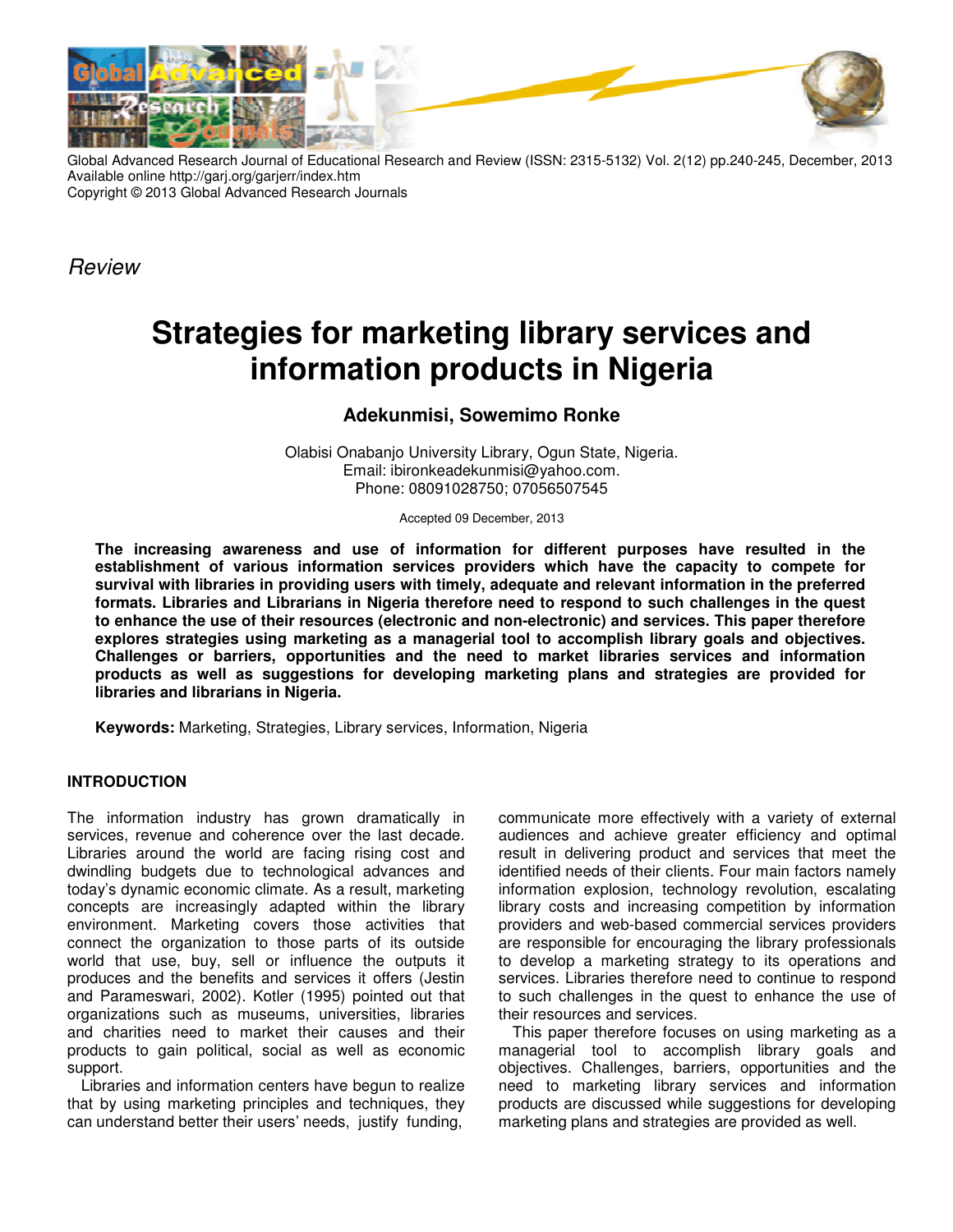#### **LITERATURE REVIEW**

Today, marketing library products and services is significant in any dynamic library services in a competitive environment. Libraries have historically been confident that their products had such intrinsic merit that users would automatically be attracted; they believed that people should use the library. Weingand (1999) considered this yesterday's thinking. Kaane (1999) suggested that with the mushrooming of new information providers such as cyber cafes, mega-bookstores, online book dealers, the Internet community, consultants and other web-based commercial services operators, libraries cannot continue to assume that they are the only sources of information that people will consult, Librarians and other information professionals have to adopt marketing as a tool if they have to exist in the tomorrow environment.

Shamel (2002) noted that the concept of marketing has widely been discussed in literature and accepted professionally but this acceptance has not found its way into most library schools' formal curricular yet there is no substitute for the performance of individual librarians in the workplace. In the same vein, Jestin and Parameswari (2002) expressed that lack of business expertise among librarians and information scientists has been one of the major barriers to operating a profitable information business.

Marketing as defined by the UK Chartered Institute of Marketing is the management process which identifies, anticipates and supplies customers' requirement efficiently…. (Nicholas, 1998). Morgan (1998) from librarianship perspectives defined marketing as an exchange process whereby two or more individuals (or groups) exchange goods or services for items of value. Stating that, one of these individuals is almost always a librarian, while the other individuals include taxpayers, students, faculty, or in the case of special libraries, fellow employees. The items of value are information and information services exchanged for a perception of worth – a rating valuing the services rendered, a highly intangible and difficult thing to measure, which user of library services "pays", not to libraries and librarians, but to administrators and decision-makers. Ultimately these payments manifest themselves as tax dollars or other administrative supports. Morgan (1998) further notes that as the perception of worth decreases, so do tax dollars and support.

The essence of marketing involves finding out what the users want, then setting out to meet those needs. As Librarians we all participate in this process of assessing our users' needs and trying to fulfill then. By so doing, we are already marketing our library information skills. However, in order to do this effectively, libraries and librarians need to embrace the total marketing function involving market research and analysis, service planning and promotion.

#### **Reasons for Marketing Library Services and Information Products**

Libraries and information professionals must learn to effectively market and advertise their services because of the following reasons:

Libraries are no longer the only information services industries. The mega-bookstores, online book dealers, information consultants, the Internet services providers, free web access providers and individual customers will not hesitate to market to potential library customers or users.

Libraries of all types have to compete with other organizations or department for funds. Marketing library services and products benefits as libraries are able to get supports from patrons and others. For instance, academic libraries have to compete with faculties and other university units and projects for funds, so also special libraries find their allocation decreasing when the parent organization budgets are cuts.

Libraries have to market because of the need to maintain relevance and remain connected to the communities they serve and have some bearing on the present days event and real-world issues.

• Librarians have to market their services and products in order to improve the image of their libraries and themselves. For instance, libraries have to be unique in the kind of access and services they provide. Librarians also have to change the perception of users and others toward them as being information experts.

• Librarians are and should be regarded as essential and valuable community resources. In essence, there is the need for the librarians to make people to be aware of the services and products they provide and their comparative value. Librarians should see themselves as resources people go to for information and should be well prepared and equipped themselves as experts in the field.

• Libraries depend on the supports of people they serve for their survival. A library should therefore communicate and work with its customers and funding authorities to provide information about what the library is doing and to enable the library to learn about the community its serve.

• Librarians are not visible. Shamel (2002) believes that people who are in positions to employ librarians are not aware of the values of libraries and librarians. There is thus the need for librarians to be more proactive in marketing their cause to potential users and people in positions of power.

Library users expect recognition, attention and appreciation for their individual information needs. As customers always have ever-changing needs and wants, there is the need for librarians to market as dynamic as retail markets and thus create an environment in libraries that foster customer consciousness and satisfaction among employees.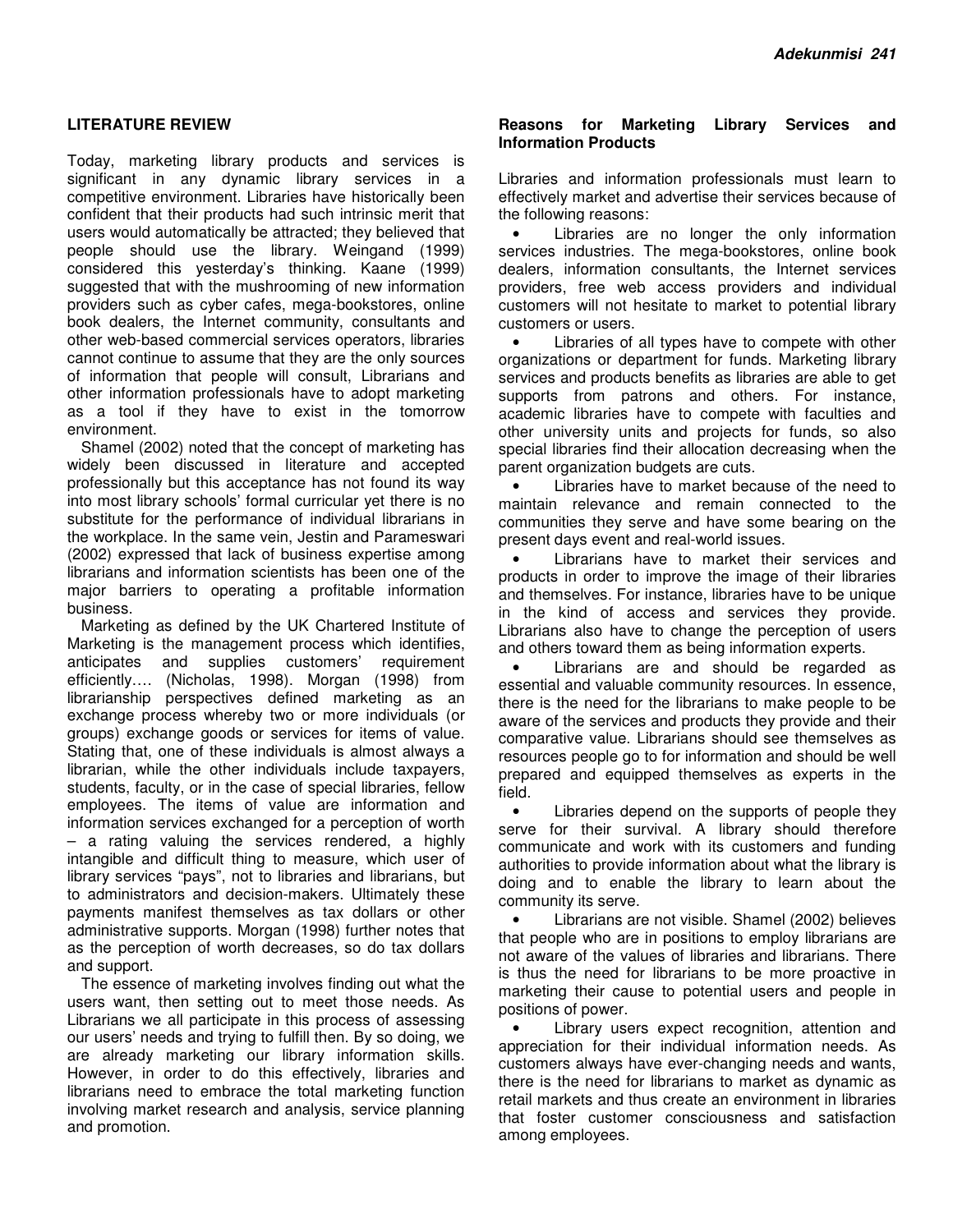• Effective marketing have been found to increase library funds, increase usage of services, educate customers and non-customers, change perceptions and enhance the clout and reputation of the library and its staff.

Libraries and Librarians have a role to play in the management of information. Information Management is defined as the process of managing, selection, collection building, processing, controlling and dissemination of information in an organization (Jestin and Parameswari, 2002). Information management can help an organization recognize and use the potentials of the resources of information and information technology. Considering the information management cycle, librarians have a significant role to play in almost every step in the information-user matching process.

Marketing as earlier considered in the paper involves planning and managing the organization's exchange relations with its clientele. It consists of studying the target market's needs, designing appropriate products and services, and using effective pricing, communication and distribution to inform, motivate and serve the market. The followings are vital concepts that will be briefly discussed in this paper: marketing activities or research; principles of marketing management; marketing techniques and marketing strategy.

#### **Marketing Research**

The first stage is market profiling which is done to obtain marketing information. This involves the systematic gathering, recording and analyzing of data relating to the demand for a service or product (Katz, 1988). The parent organization needs to be analyzed in terms of funding sources, the contribution the library makes to the mission of the parent organization; resources available and the needs of the user. Marketing is centered on the customers or library users. In order to better meet users' needs and communicate effectively with users, market research is required to gather the data upon which strategic decisions and enhancement of services must be based. It is necessary to first identify the market scope as this will enhance formulation of appropriate policies.

Jestin and Parameswari (2002) notes that market research helps to reduce uncertainty in the decisionmaking processes, monitor as well as control the performance of marketing activities and thus librarians should consider factors like: user affordability; extent of use; relevance of the service to users; repeat customers; user preferences and staffing while conducting marketing research.

Regular market research not only helps to determine what current and future collections and services the users may require, but also provides valuable information about how librarians might best communicate so that users know about and understand how to maximize the

potential of the services available to them (Spalding and Wang, 2006).

## **Product Planning/Market Plan**

Product planning is the marketing activity concerned with developing a product that satisfies customers (Jestin and Parameswari, (2002). Nicholas (1998) stated that the marketing plan is the tool which will ensure that library services and products are viewed in a focused and clear way. Information gathered from the marketing activities or research, the conclusions of which should be summarized and stated, form the basis upon which the market plan is based. At this stage, according to Jestin and Parameswari (2002) management must decide;

• Who should be the user group?

• To whom the information services or products should be targeted?

• What should be the services or products that can be produced and marketed to the different target groups?

It is advisable that marketing plans be regularly revised in light of new information, goals, aspirations and service enhancement.

### **Pricing**

Pricing is the marketing activity that determines the price of the product on the basis of costs as well as market factors such as distribution channels, discount structure, competitors' prices, ability or willingness of customers to pay and so on. Jestin and Parameswari (2002) highlighted questions of concern during pricing as involving:

• What are the costs involved in the generation of services and products?

• What factors need to be considered in arriving at costs?

• Should the information services or products be given free?

• If so, to whom and why?

What would be the impact in relation to the value of a product, if given free? and

• What should be the criteria for pricing?

# **Promotion**

This is the activity that covers all aids to sales. Promotion stimulates demand and increases sales. Essentially, promotion is the means of informing your users what you do and what you can do. In essence, it involves mechanisms that inform the target groups about the resources available, services and products offered by the libraries or the information centres. Nicholas (1998) expressed that the benefits for those who promote their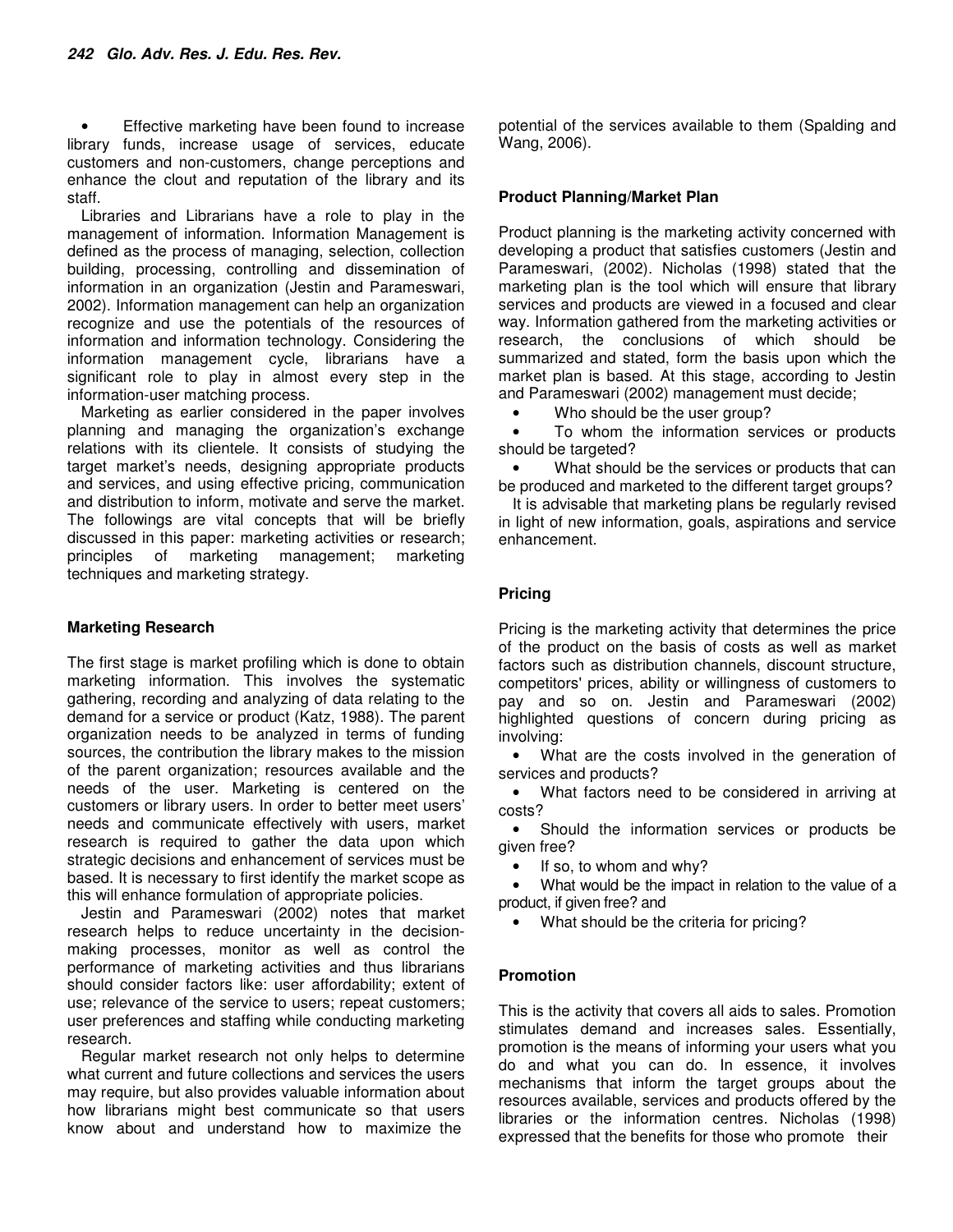library services include increased usage, increased value in the organization, education of users and changed perceptions.

Questions to consider regarding promotion according to Jestin and Parameswari (2002) include:

- To whom is the promotional materials directed?
- What is the message?
- What promotional mechanisms are available?

What points are to be considered in the design of a promotional package?

What is the role of the library staff in the promotional activities?

The promotional plan emerges from the marketing plan and has to do with how to achieve the objectives that have been forecast. The setting of clear promotional objectives will ensure that the success of the advertising campaign can be evaluated. From time to time, it should be accepted that promotional activities have not met their objectives. At this point, the marketing strategies need to be re-evaluated based on the feedback received from users.

#### **Distribution**

Distribution is the marketing activity concerned with distributing the product from the manufacturer to the consumer, making the product available and easy to buy. Promotional activities can take many forms and the promotional media will depend on the nature of the target audience and on promotional objectives. The followings are major channels of dissemination.

Personal skills: The librarian's manner whether in person or on the telephone will affect library users' rating of the library. For instance, as Librarians you need to be professional and use quality procedure and at the same time smile and establish a personal relationship with as many of your users as possible. React positively to complaints as people will be encouraged to tell you about other things they would like changed. Think about users' suggestions instead of defending your positions. Make yourself highly visible; visit staff rather than waiting for them to visit you. Learn research interest of staff, students and others. Establish the key players; identify people who can and want to help. This will go a long way in changing the perception of people about the library staff.

E-mail: E-mail is an easy way of reaching users quickly and cheaply. By maintaining up-to-date address lists of users, different user groups can be targeted with different versions of the advertising message.

The Internet: Although, it takes time to set up and maintain services on the Internet, it can reap rewards in terms of user satisfaction and recognition. The Internet has the power to improve the library's image and also allow the library to offer enhanced services. For instance,

a Library Web Home Page serves as a promotional tool for advertising in-house library services and electronic information resources and products on the web. Such pages should include e-mail link to the library making the librarians easy to contact.

Newsletters and Leaflets: These are also a means of delivering information. A newsletter could be used to list interesting new web sites, new journals and online services, and general news of interest. These do not have to be long, should be produced on a regular basis and widely circulated to members of staff and students. Leaflets and guides can also be handed out and or displayed on notice boards. The library notice boards should be located in a prominent place. These materials could also be circulated electronically. Other effective media or channels of dissemination are in-house dissemination, broadcasting, mails, telephone, local depositories and strategic placements.

#### **Principles of Marketing**

According to Jestin and Parameswari (2002), modern library services should be based on the following marketing principles.

(i) The Library must have an active attitude towards the market. The management must actively study the market, persuade customers, promote the product and organize distribution. In most cases, it cannot expect customers to buy a product or use a service simply because it is produced or the service is rendered.

(ii) Marketing should be given importance, as did other basic functions such as administration, production and finance.

(iii) The marketing functions must be "integrated". This means that the various marketing considerations must be taken into account in the decisions of all managers, not only those directly concerned with sales.

#### **Marketing Techniques**

Management is required to control the application of a range of skills and techniques in marketing generally derived from theory of studies and from practical industrial experience. Jestin and Parameswari (2002) categorized marketing skills and techniques into four broad groups as:

Those used in order to obtain data about the market;

• Those used to create and stimulate demand;

Those used to analyse costs and other marketing factors; and

• Other practical skills and techniques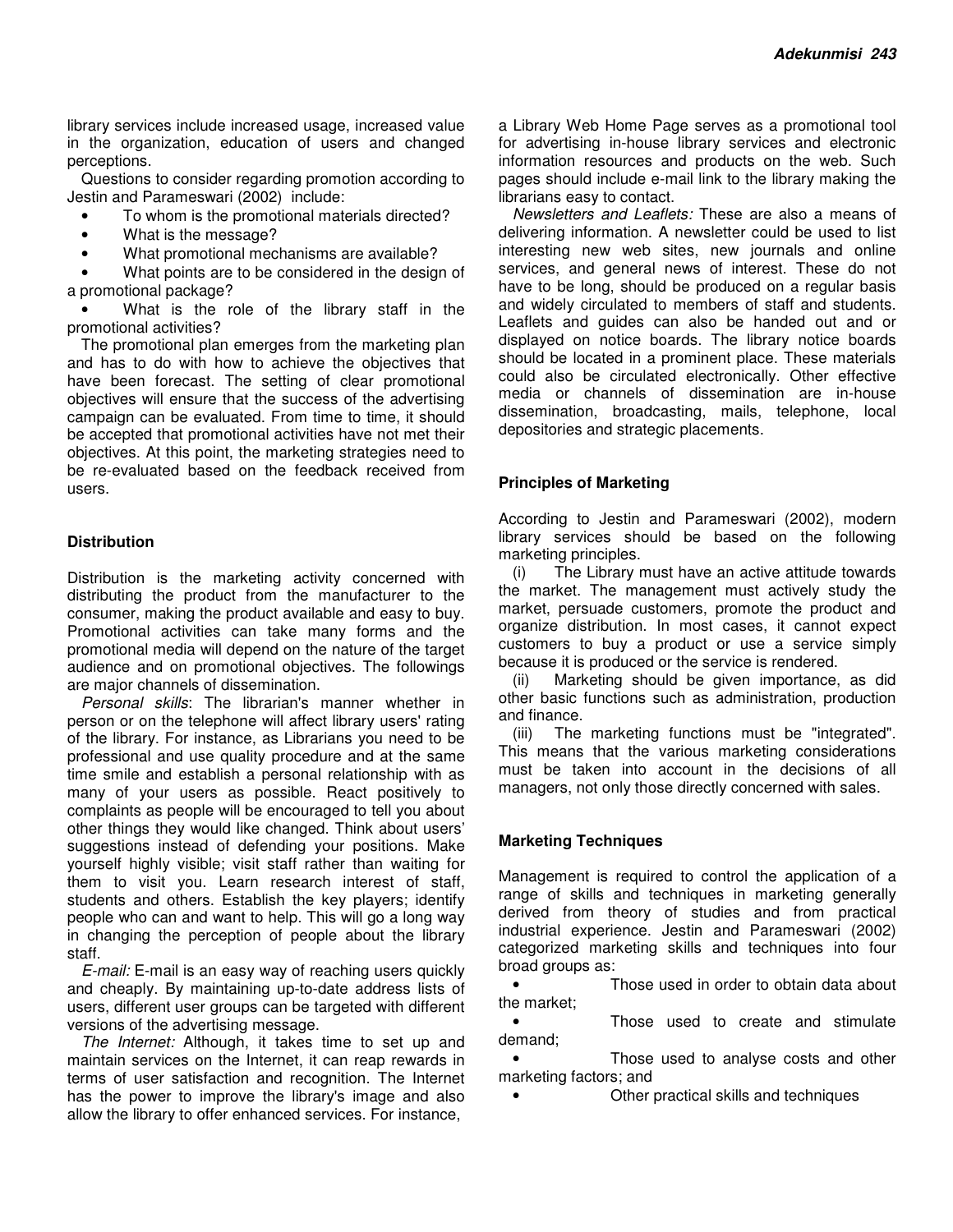#### **Marketing Strategy**

Marketing strategy means selecting various techniques in proper proportion and balance. It is important to note that not all enterprises or organizations can afford to use all the marketing techniques because different situations require different techniques. It is essential therefore that the marketing manager or the librarian are cognizance of the various marketing techniques and must be able to select those techniques that are necessary for a particular product in a particular situation. Successful marketing therefore, includes the art of deciding which techniques to use in different situations.

Jestin and Parameswari (2002) suggested that the proper and active use of marketing techniques provide the possibility of creating a market. They propose that:

• Increasing the present volume of sales can create a market

• Creating a market can mean waking up a sleeping market

• Creating a market can involve creating a demand that did not exist at all.

Librarians and information managers should therefore be weary that familiarity with effective marketing techniques and strategies can results into creation of new products and services and in effect new markets while libraries are more than ever patronized.

#### **Professional Skills for Marketing**

Library personnel require the following professional knowledge and skills in order to market and attract users to the library.

Perception of user needs and ability to obtain feedback from users;

• Technical knowledge, such as ability to use the Internet and other electronic resources and databases; and

• Knowledge of various marketing strategies for promoting information skills.

#### **Factors Impeding Effective Marketing of Library and Information Services**

The relatively low level of knowledge (Alemna, 2001; Shamel, (2002) and lack of agreement on user requirements, wants, and needs (Jestin and Parameswari, 2002; Kaane, 2006).

• The subsidized non-market environment in which most scientific and technical information products and services are used (Alemna, 2001; Jestin and Parameswari, 2002; Shamel; 2002).

The virtual impossibility of estimating the value contributed by information products and services to the efficiency and conduct of research and development and

the advancement of scholarly pursuits (Jestin and Parameswari, 2002).

The general economic unsophistication of those mostly schooled in the humanities and the non-market oriented library school environment, who purchase information products and services (Jestin and Parameswari, 2002; Shamel, 2002).

The reluctance of librarians and other information professionals to engage in marketing adds to the problem (Weingand, 1999; Alemna, 2001; Bakar, 2005 and Kaane, 2006).

#### **Suggestions and Recommendations**

The importance of the library cannot be assumed, but must be weighed in relation to other critical needs like classroom and laboratory space, teaching and research staff, support services or repairing deteriorating classrooms. Thus, there is the need for the Librarian-in-Charge of libraries to justify why its management should allocate scare funds to support library collections and services.

There is also the need for the Library Directors or Managers to be aggressive in soliciting for funds from philanthropists, local and international organizations, schools, agencies, associations etc for library support. Money and others derived from such solicitation efforts should be used only for upliftment of library services and development.

Libraries should start thinking of plans or modalities to carry out research on customer survey. This can be conducted every two years, seeking information regarding the library's communication; service quality; facilities, resources and equipments; service delivery and library staff. These benchmarks will offer us guidance in providing better customer service; an improved delivery of library services and collection; better communication; a higher visibility and appreciation from clients, funds providers (management) and public policy.

There is also the need for Library Administrators to be able to project their libraries development plans. They must be able to do long range planning to project short and long terms costs and how they will be executed. They must be able to make strategic decisions concerning how funds will be generated and how the limited resources will be expended on staff, facilities and collections (printed, non-printed as well as electronic resources and facilities).

Librarians should also be able to write grant proposals to both local and international private foundation and government programmes in order to receive external grants to fund specific collections or library ICT projects.

As earlier suggested by Adekunmisi, Osinulu and Ogunbote (2009), marketing courses which can help uplift and develop marketing of library services should be introduced into the Nigerian Library Schools Curriculum